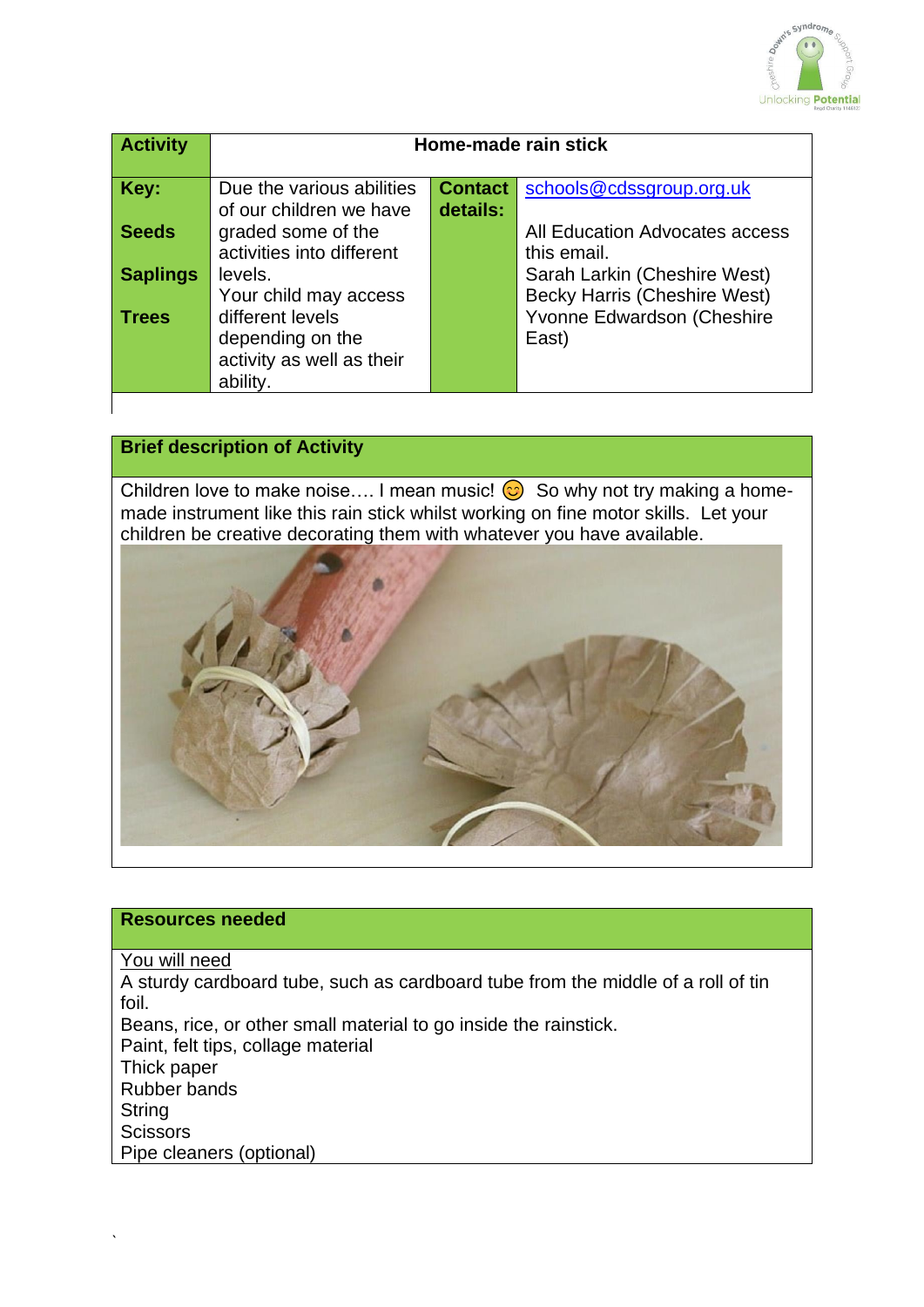

# **Activity – Seeds and Saplings**

### Method

-Spend time painting and decorating your cardboard tube and allow to dry.

-Draw around a round object (like a tin can) twice and cut out the circles. -Decorate your circles and snip around the edges to make a fringe effect if you want to.

-Attach one of the circles to the end of your cardboard tube using rubber bands. -Fill your rain stick with your rice or beans. (If you are using pipe cleaners twist them into a spiral around a pencil and put that in first followed by your rice or beans).

-Place the second paper circle on the other end of the rain stick and secure with rubber bands.

Singing nursery rhymes and songs are important as;

- Children learn new words.
- Develop their non-verbal communications skills.
- Learn early maths skills.
- Children understand how words are formed.



- Enables children to copy actions.
- It boasts children language communication and literacy skills.
- Many nursery rhymes are also repetitive which can support the development of memory and kickstart the practice of listening and speaking.

Here are some rain themed songs you can sing with your rainmaker.

Rain, rain go away, Daddy/mummy/brother etc wants to play, Rain, rain go away, come again another day.

Doctor Foster went to Gloucester in a shower of rain, he stepped in a puddle right up to his middle and never went there again!

I here thunder, I hear thunder, hark don't you? Hark don't you? Pitter patter rain drops, pitter patter raindrops.

`